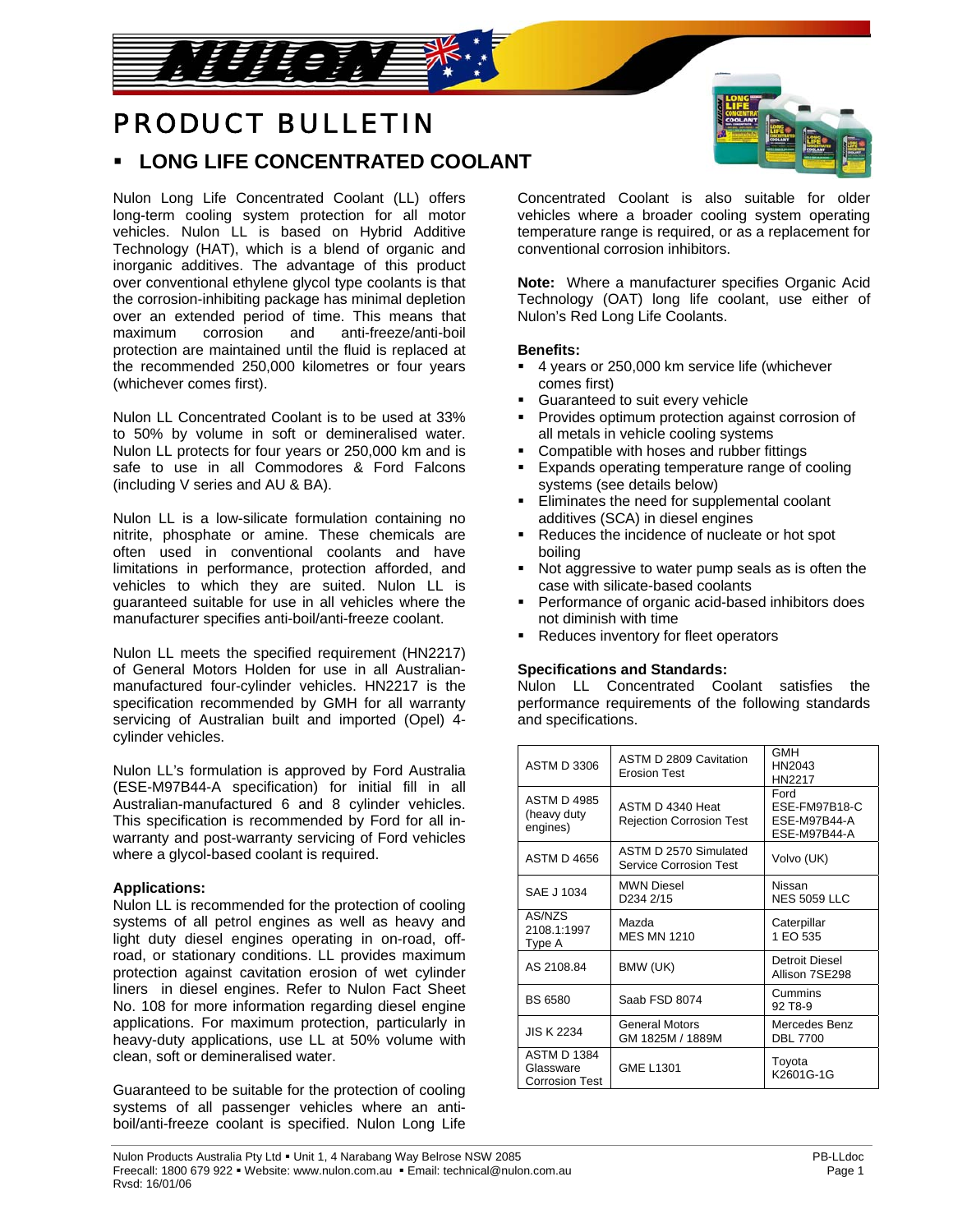# **Physical Properties:**

| <b>Property</b>                     | <b>Nulon LL</b>   |
|-------------------------------------|-------------------|
| Density (g/ml at 20°C)              | 1.135             |
| Freezing point 50 v/v: solution, °C | -37               |
| Boiling point (undiluted) (°C)      | 176               |
| Boiling point (50%v/v) (°C)         | 109 Unpressurised |
| pH (50% v/v)                        | 7.6               |
| Reserve alkalinity (ml)             | 17                |
| Flash point (open cup °C)           | 118               |
| Chloride, ppm                       | $<$ 10            |
| Foaming: Volume/(mls)               | 45 max            |
| Break Time/ (seconds)               | 2 max             |
| Shelf life                          | 3 years           |
| Colour                              | Green             |
| Odour                               | Characteristic    |
| Glycol content (grams p/litre)      | 1060              |

| Mix ratio | <b>Makes</b>           | <b>Boils at</b> | <b>Freezes at</b> |
|-----------|------------------------|-----------------|-------------------|
| 33.3%     | 1 litre makes 3 litres | 1270C           | -18ºC             |
| 50%       | 1 litre makes 2 litres | $132$ °C        | -37°C             |

#### **Glassware Corrosion Test (ASTM D 1384)**

| <b>Metal</b>                       | *AS/NZS<br>2108.1:1997 | *ASTM<br>D 3306 | <b>Result for</b><br><b>Nulon LL</b> |
|------------------------------------|------------------------|-----------------|--------------------------------------|
| Copper                             | 10                     | 10              |                                      |
| Solder                             | 15                     | 30              |                                      |
| <b>Brass</b>                       | 10                     | 10              | ი                                    |
| <b>Steel</b>                       | 10                     | 10              |                                      |
| Cast iron                          | 10                     | 10              | 2                                    |
| Aluminium                          | 15                     | 30              |                                      |
| * Maximum allowed weight loss (mg) |                        |                 |                                      |

#### **Corrosion of Cast Alluminium Alloys at Heat Rejecting Surfaces (ASTM D 3430)**

| <b>Metal</b>                       | *AS/NZS<br>2108.1:1997 | *ASTM<br>D 3306    | <b>Result for</b><br><b>Nulon LL</b> |
|------------------------------------|------------------------|--------------------|--------------------------------------|
| Aluminium                          | 1.0 <sub>max</sub>     | 1.0 <sub>max</sub> | 0.17                                 |
| *Llimit (mg/cm <sup>2</sup> /week) |                        |                    |                                      |

# **Water Pump Cavitation Erosion Test (ASTM D 2809)**

| Metal     | <b>GM 1825M</b><br>(rating) | ASTM D 3306 Result for<br>(rating) | Nulon LL |
|-----------|-----------------------------|------------------------------------|----------|
| Aluminium | 18 min                      | 8 min                              | 9        |

#### **Packaging:**

- **1** litre (12 per pack) \* Part No: LL1
- 2.5 litre (6 per pack) \* Part No: LL2.5<br>5 litre (3 per pack) \* Part No: LL5
- $\blacksquare$  5 litre (3 per pack)
- 20 litre (single units) \* Part No: LL20
- 205 litre (single units) \* Part No: LL205

#### **Recommended step-by-step guide for changing all concentrated coolants.**

- 1) Before proceeding, read your owner's manual as some vehicles may have special requirements.
- 2) Check that all hose connections are tight. Also check the condition of all hoses, fittings and belts.
- 3) Use Nulon Radiator Flush and Clean (R40) to make sure that the radiator and engine are as clean as possible. This ensures maximum coolant life.
- 4) R40 should be added to the old coolant. With the heater on, run the engine or drive, for 20 minutes minimum, 1 hour maximum.
- 5) Stop the engine and allow it to cool. Remove the bottom radiator hose or drain plug to drain out all the old coolant. It is important to rinse out all traces of old coolant from the engine block and heater circuit. To best achieve this, refill the system with clean water – run the engine up to operating temperature and when it is cool drain and flush again. This will ensure a clean environment for the new coolant.
- 6) Check the cooling system capacity of the vehicle and add the required dose of Nulon Concentrated Coolant (do not pre-mix), then fill with soft clean or demineralised water. Any leftover product can be pre-diluted and used as a top-up.
- 7) Some vehicles may require "air bleeding" to remove trapped air from the heater circuit and cylinder head. An air bleeding screw is located on the engine of some vehicles for this purpose. If you are unsure about this procedure please seek further advice before proceeding. Removing the return heater hose from the water pump to establish water flow, whilst topping up, will assist in reducing "air locks". Note: air locks can cause severe engine damage.
- 8) Start the engine and monitor coolant level and temperature until the thermostat opens and the vehicle reaches operating temperature.
- 9) When the vehicle cools down re-check the coolant level.

**Note:** This check sheet should be used as a guide only. Some vehicles may have special requirements that are not noted above. We strongly advise that you read your owner's manual or relevant workshop manual before proceeding with a coolant change.

#### **First Aid Directions:**

If poisoning occurs, contact a doctor or Poisons Information Centre (Ph: Australia 131 126; New Zealand 0800 764 766).If swallowed and more than 15 minutes from hospital, induce vomiting, preferably using ipecac syrup (a.p.f). Not to be used as a food container.